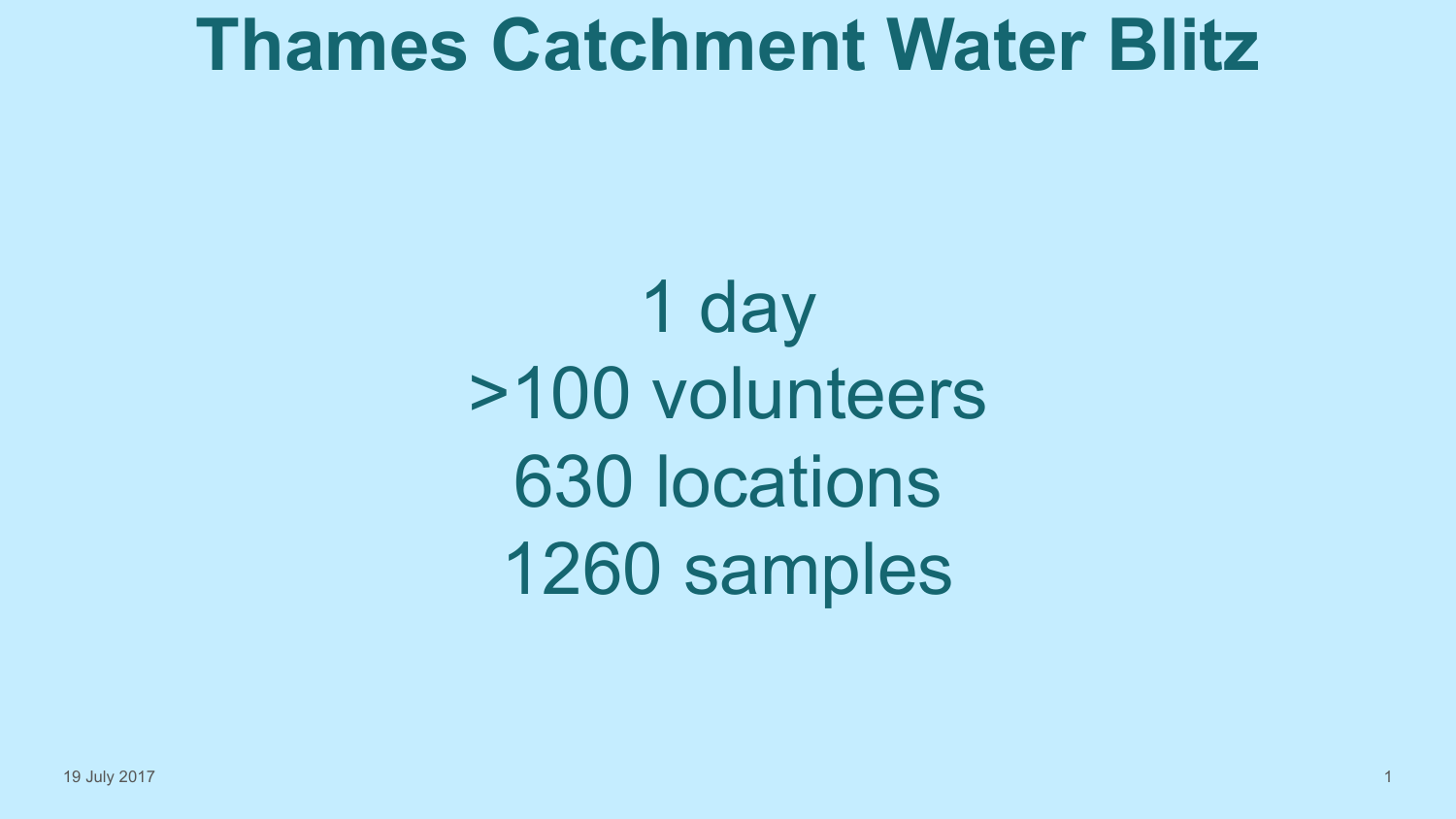## Thames Catchment Water Blitz

- Thames catchment-wide
- Phosphate and Nitrate
- Simple monitoring approach
- Sources (springs), pathways (ditches, brooks, streams) and receptors (rivers)
- Partnership and open source data collection approach

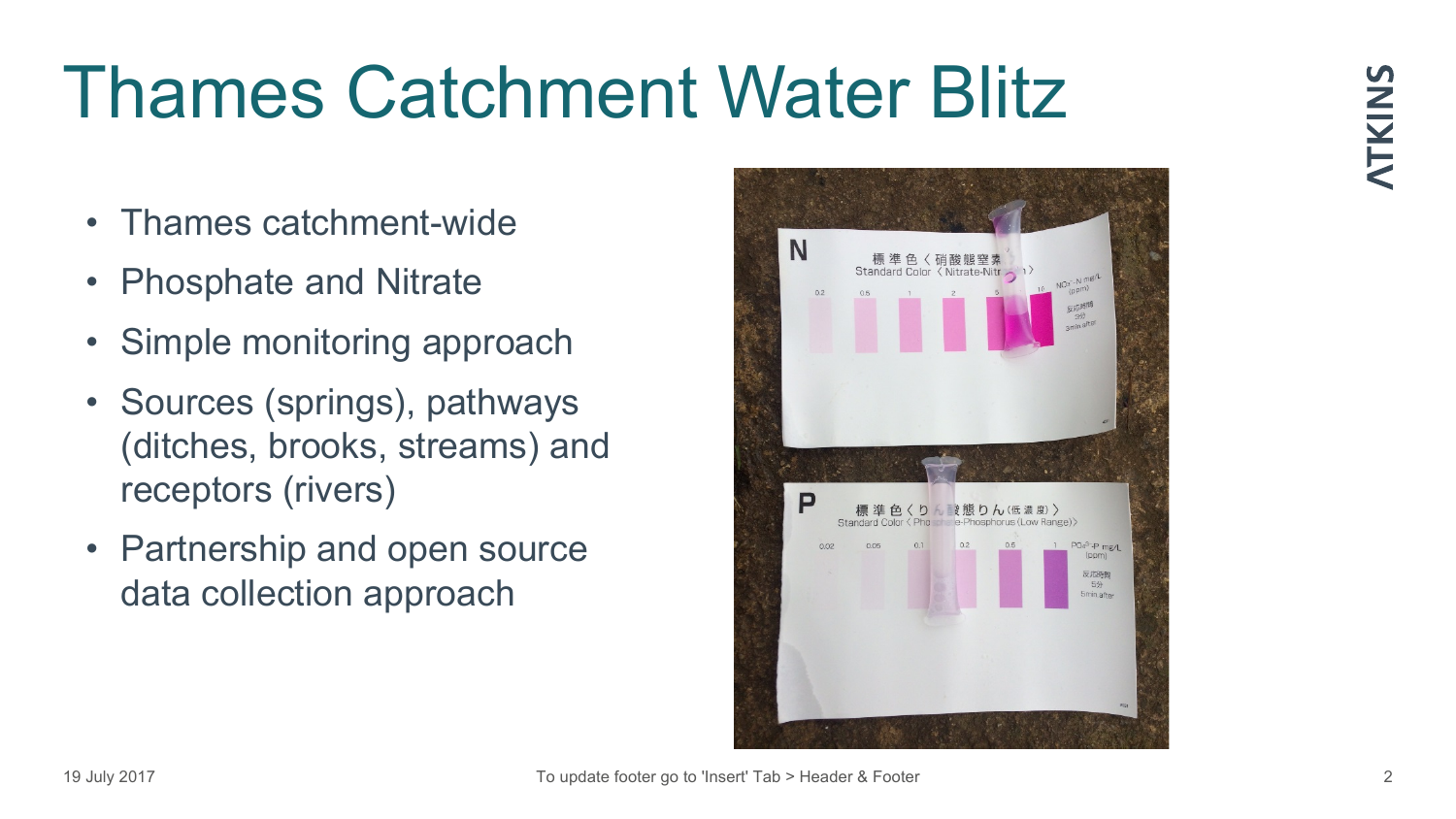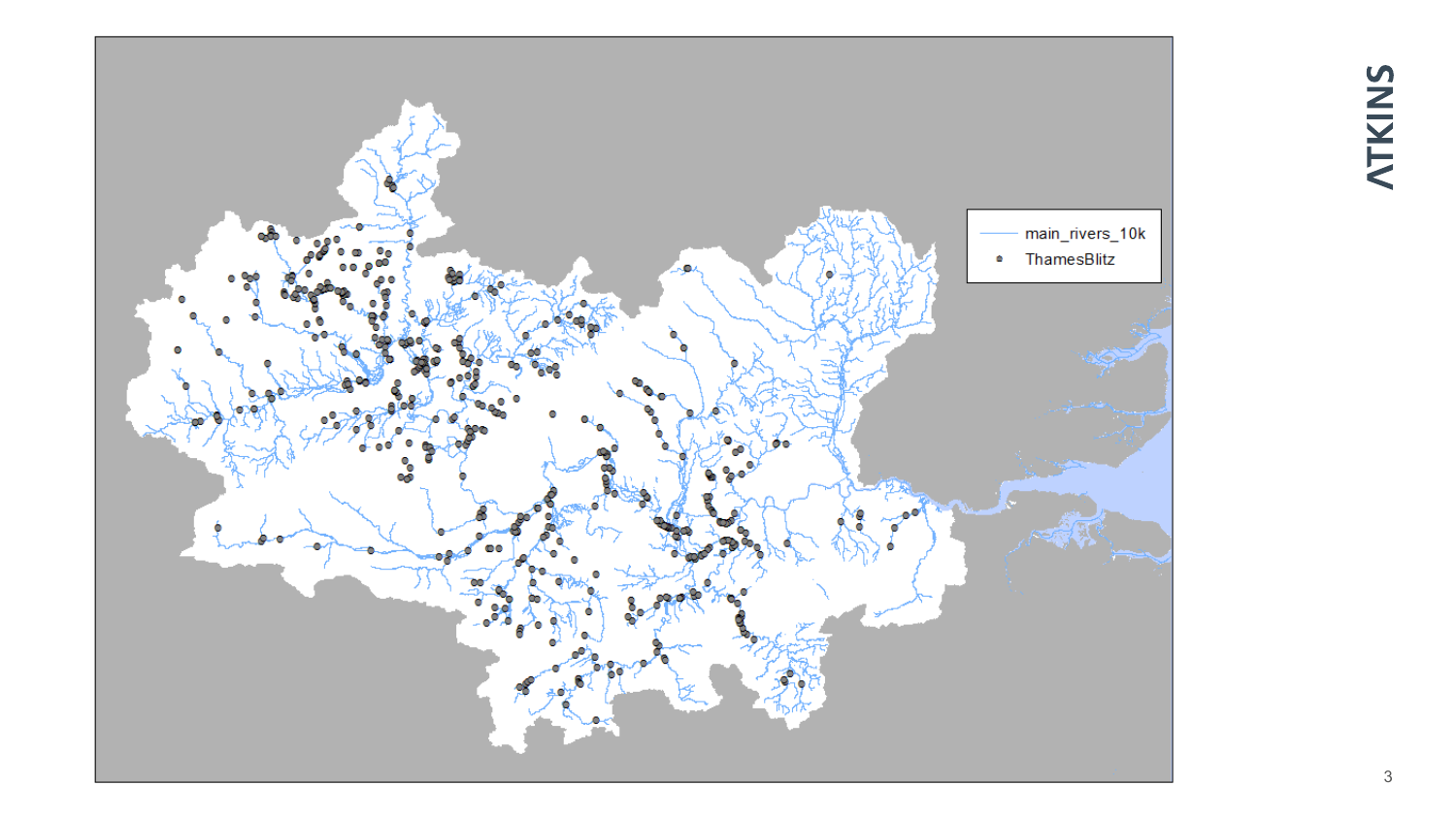This chart shows how many of the Water Blitz samples fell into the different phosphate classes shown on the calibration sheets.

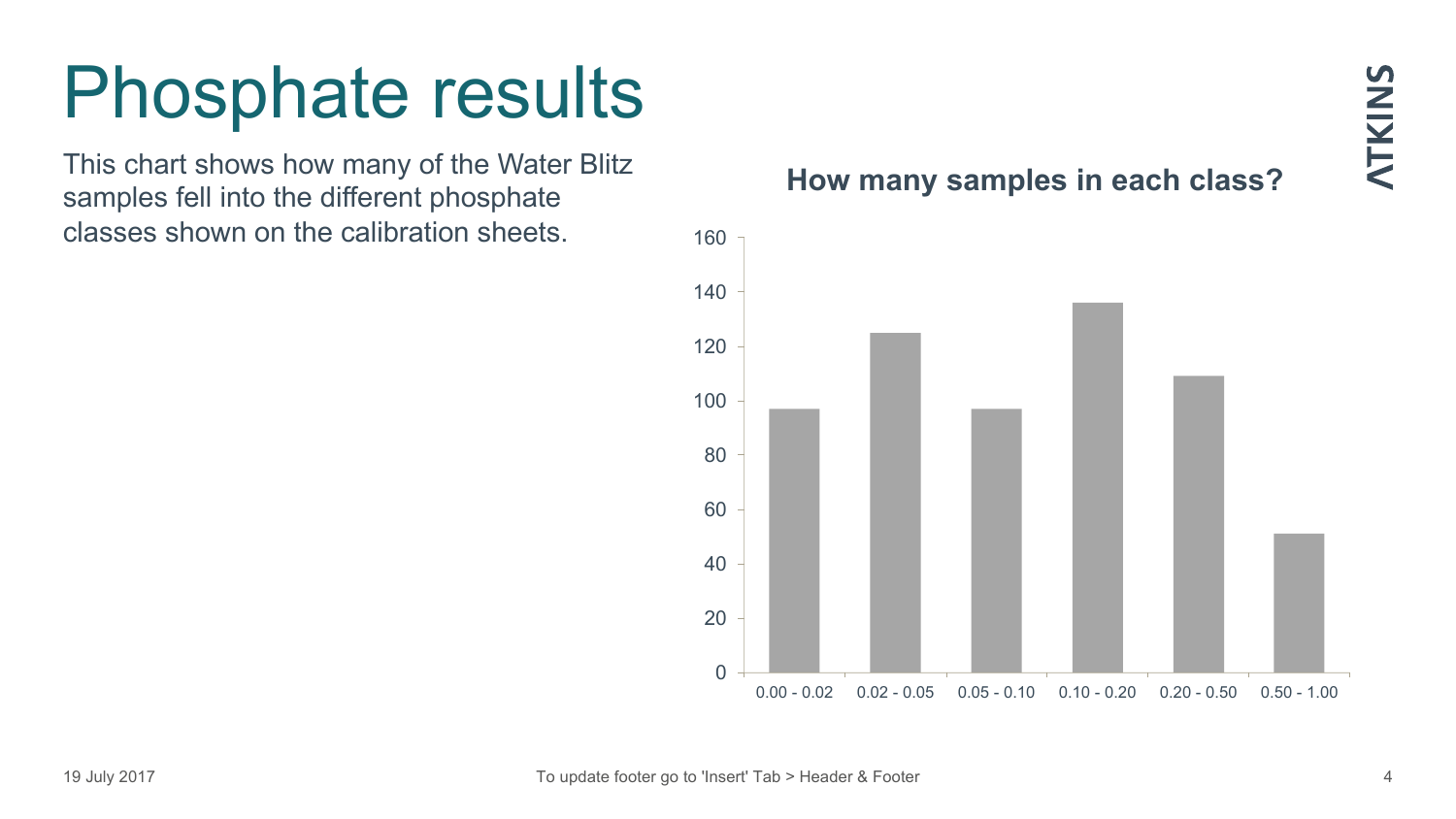This chart shows how many of the Water Blitz samples fell into the different phosphate classes shown on the calibration sheets.

These classes can be colour coded using a traffic light system similar to the one used by the Environment Agency and others to describe water quality in our rivers.

Blue and green colours are used to describe high or good water quality, whereas yellow, orange and red can be used to describe progressively higher amounts of phosphate in the water.

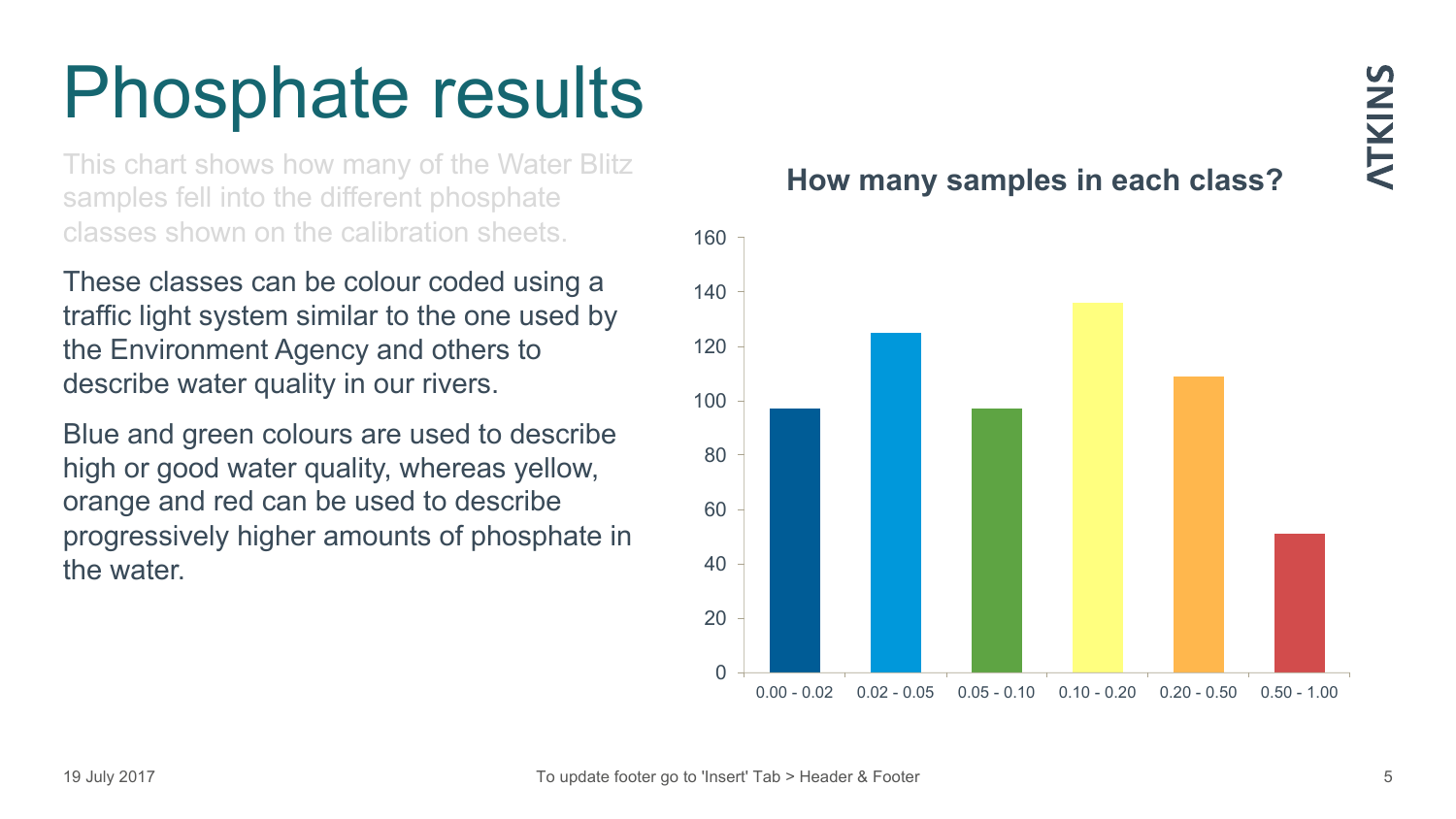This chart shows how many of the Water Blitz samples fell into the different phosphate classes shown on the calibration sheets.

These classes have been colour coded using a traffic light system similar to the one used by the Environment Agency to describe water quality in our rivers.

Blue and green colours are used to describe high or good water quality, whereas yellow, orange and red are used to describe progressively higher amounts of phosphate in the water.

Research in the Thames catchment has shown that phosphate concentrations in our rivers need to be less than 0.10mg/l to reduce the risk of eutrophication.

#### **How many samples in each class?**

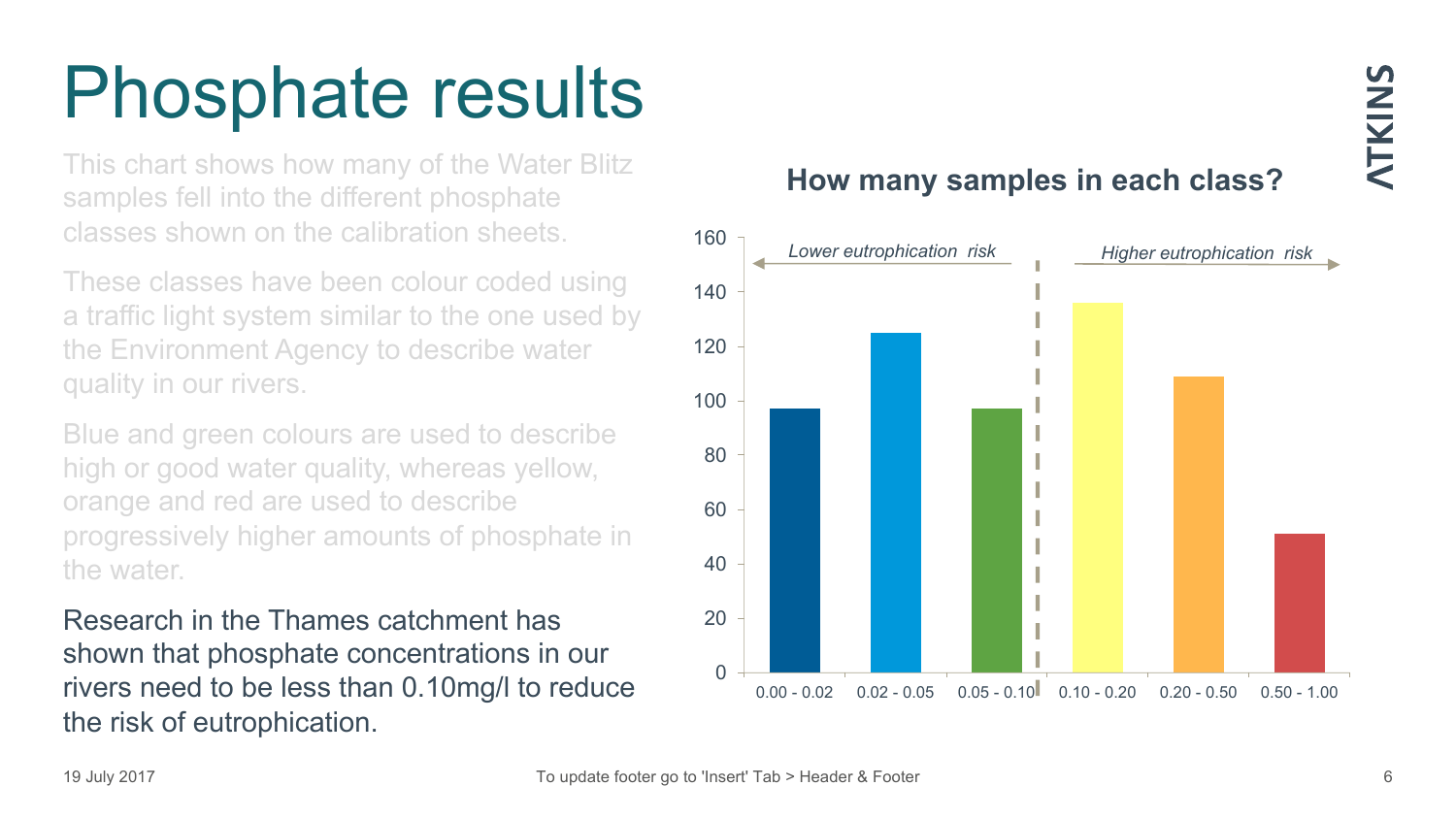Research in the Thames catchment has shown that phosphate concentrations need to be less than 0.10mg/l to reduce the risk of eutrophication

Overall, about half the samples were in the high or good categories and half were in the moderate to bad categories

### **% of samples in each class?**

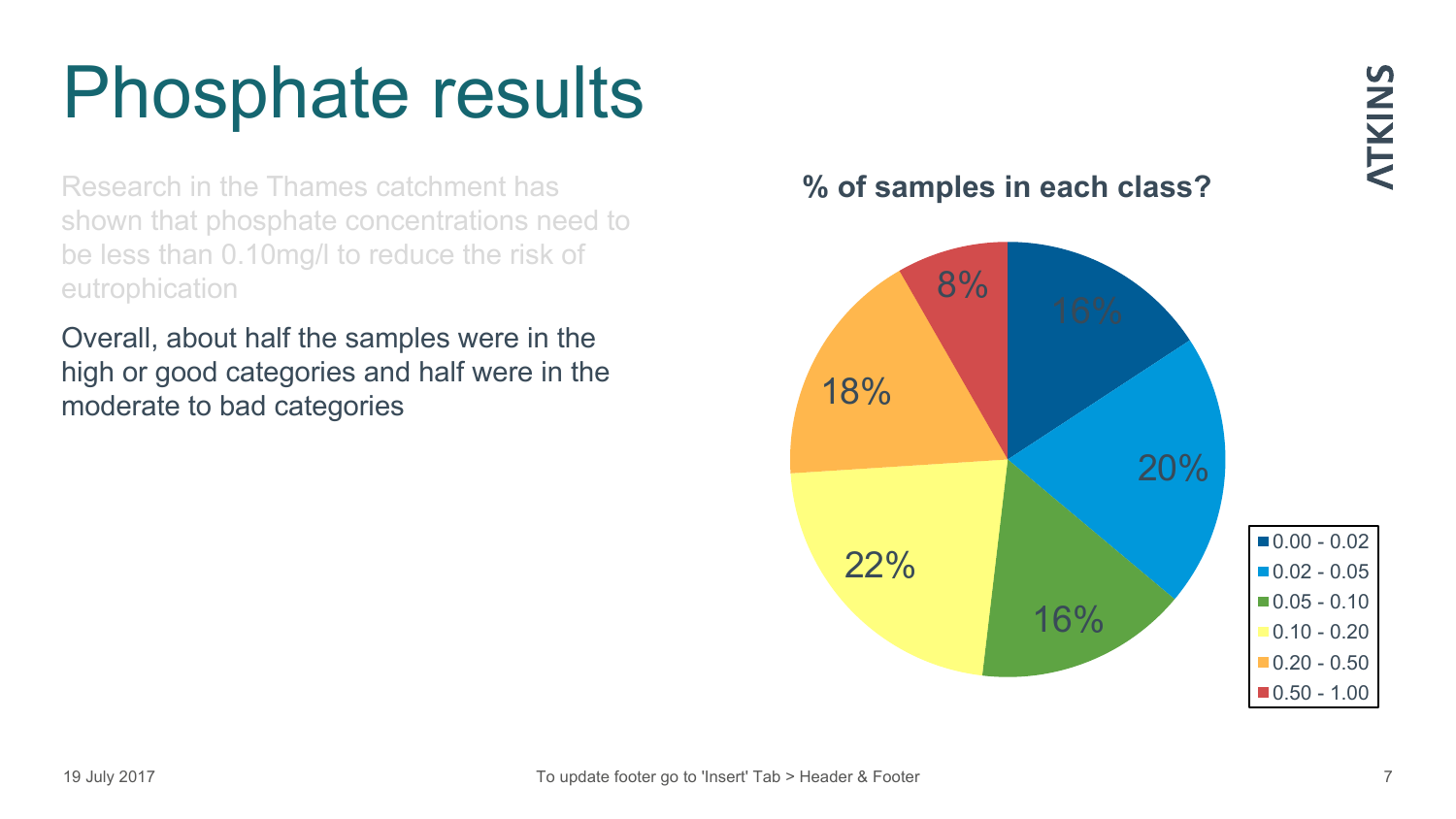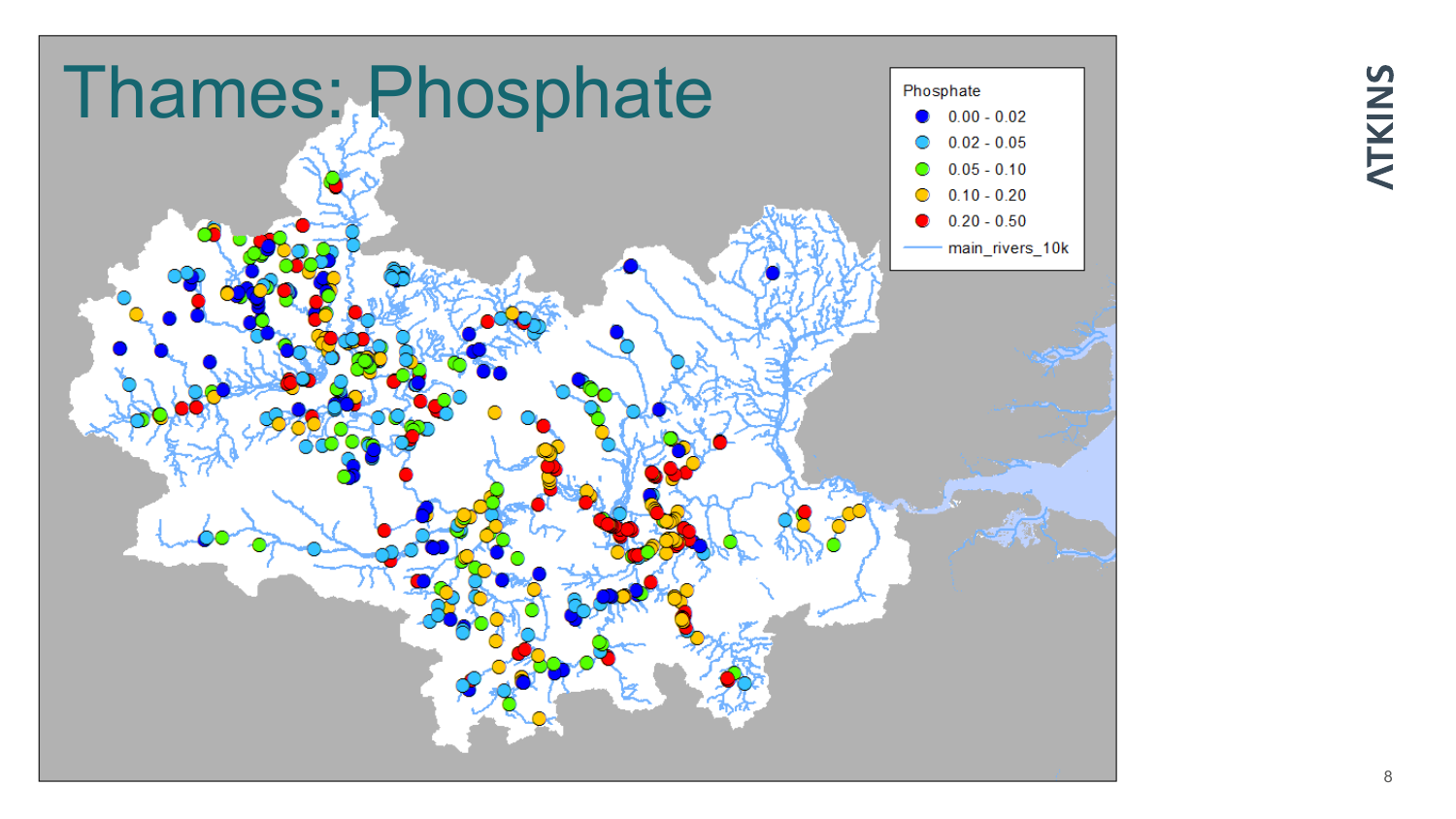

## NTKINS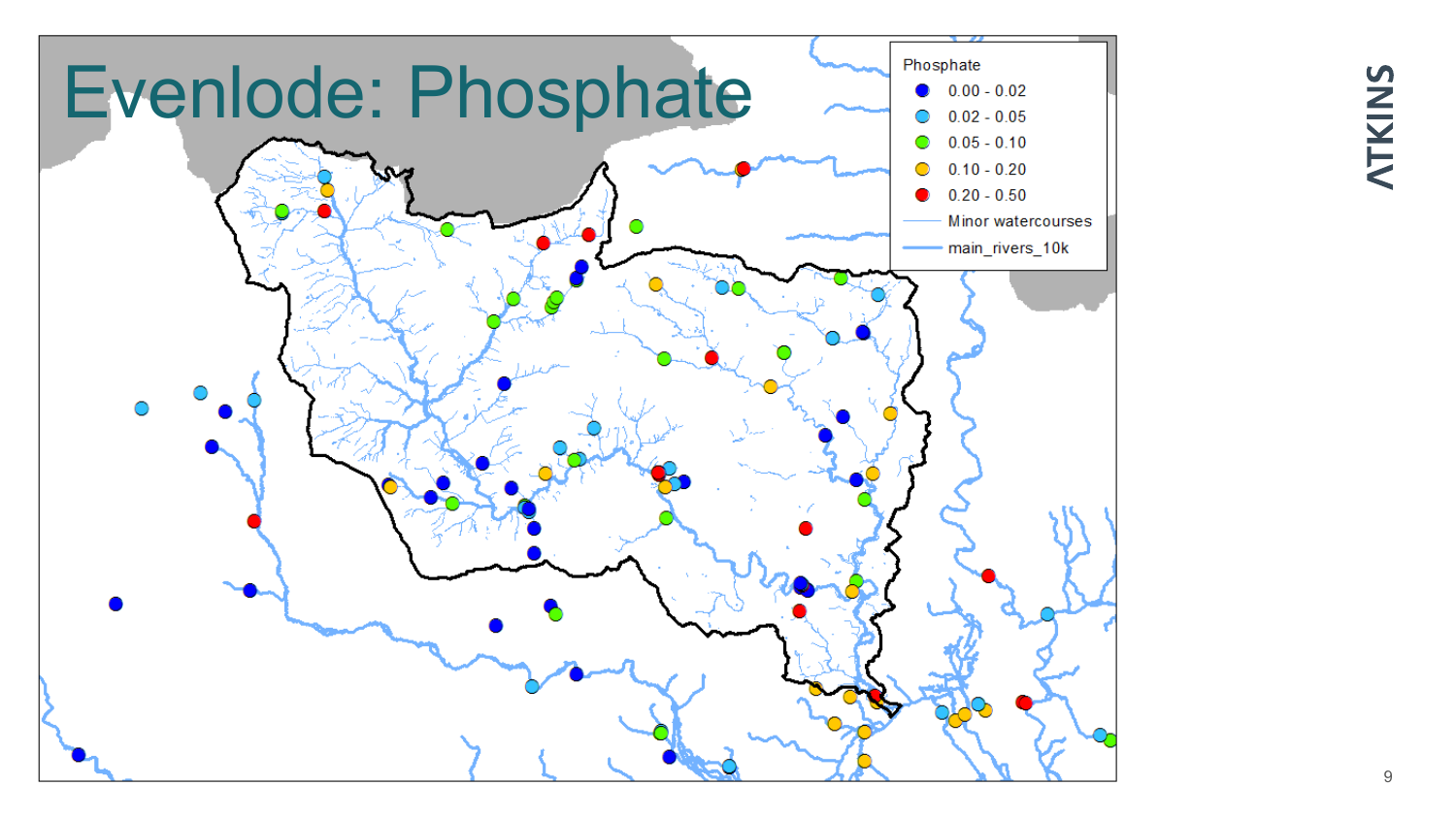## **Nitrate**

The nitrate results are shown in the chart on the right.

There are no explicit targets for nitrate in surface waters and it is not regularly considered as an indicator of ecological health in rivers.

However, in lake systems it is generally agreed that concentrations of nitrate greater than about 5mg/l have the potential to influence macrophyte growth.

A significant number of locations in the Thames catchment have levels similar to this. It is important to note that concentrations of nitrogen in rainfall are also very high.

Nitrate and human health?

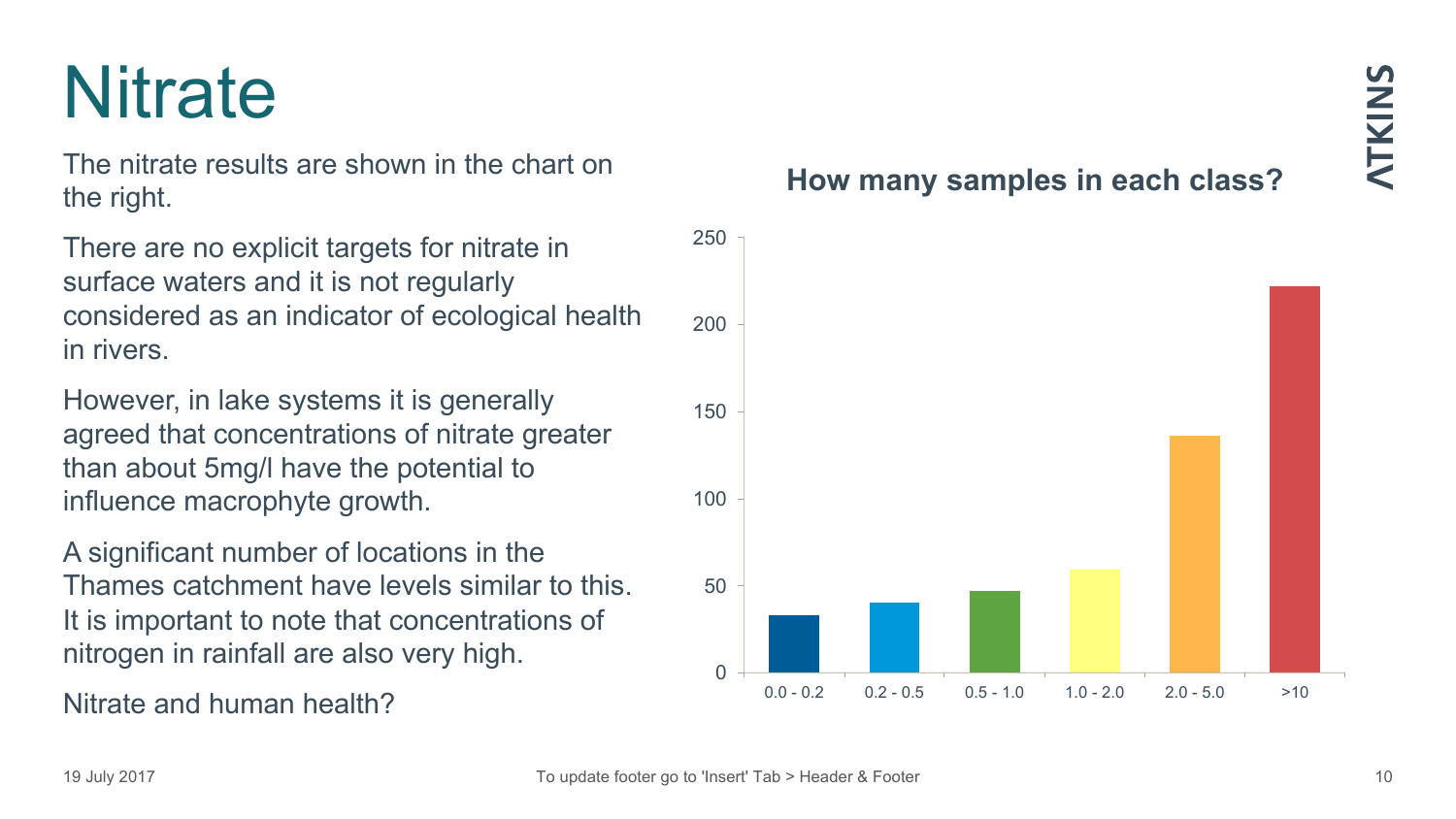### However, in lake systems it is generally

in rivers.

**Nitrates** 

agreed that concentrations of nitrate greater than about 5mg/l have the potential to influence macrophyte growth.

There are no explicit targets for nitrate in

considered as an indicator of ecological health

surface waters and it is not regularly

A significant number of locations in the Thames catchment have levels similar to this. It is important to note that concentrations of nitrogen in rainfall are also very high

\*\*% of sites have high nitrate concentrations

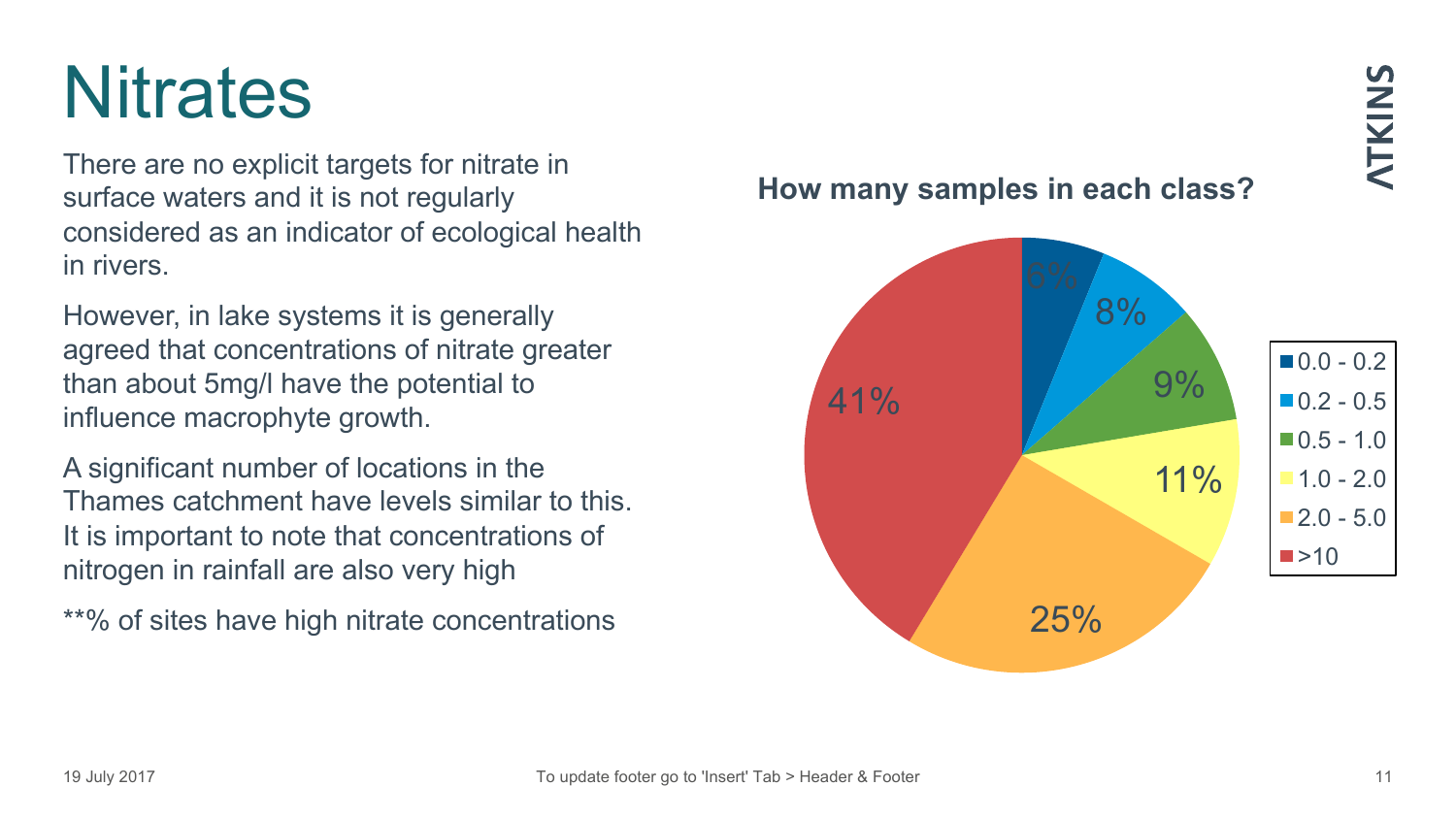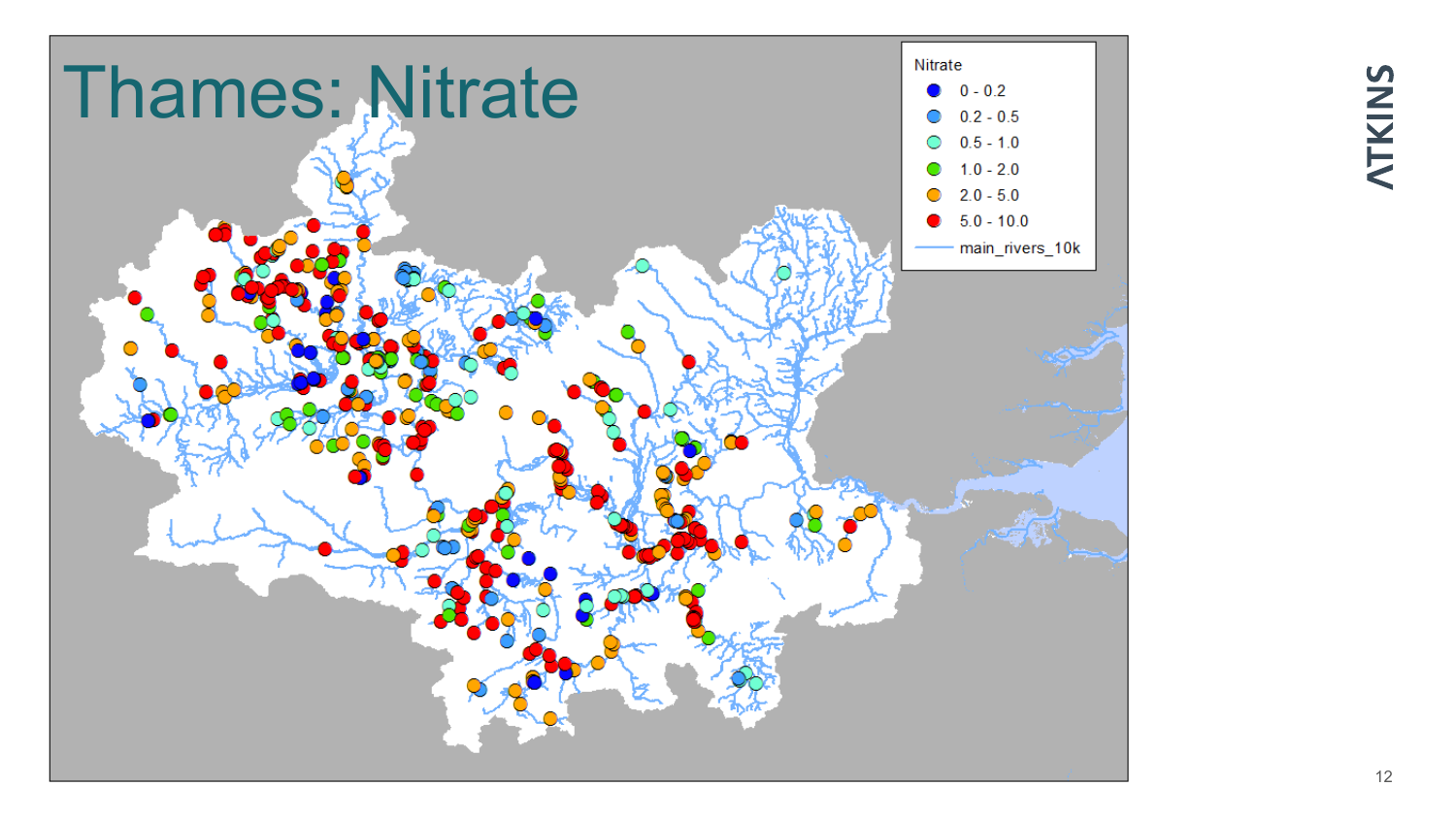

## NTKINS